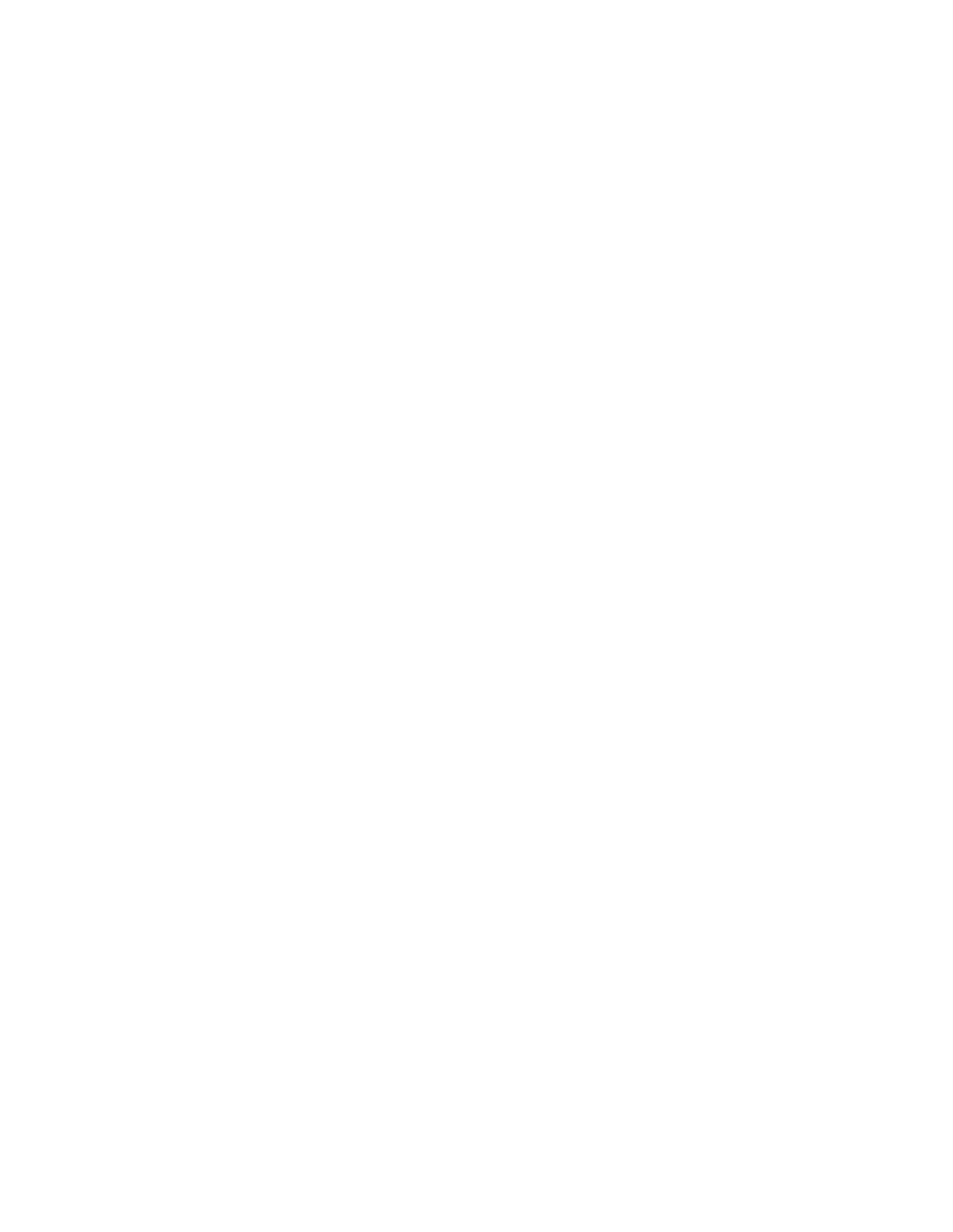## EIN - 4Base-Scorecard: CHC150 - 09-19-16 - CIN 2 @ CHC 5 لـ CIN - 4Base-Scorecard: CHC150 - 09-19-16 - CIN 2 @ CHC<br>\* WP: Hammel - LP: Wood, B. - Sv: Chapman - CHC rec 95-55 - Russell is Top Contributor in CHC win

 $\cdot \mathbf{A}_{\text{Base}}$ The 4Base trademark is owned by Cycled Solutions LLC.

|                 | CIN - 4BaseScore - Player 4Score by Batting Order<br>CHC150 - 09-19-16 - CIN 2 @ CHC 5<br>WP: Hammel - LP: Wood, B. - Sv: Chapman - CHC rec 95-55 - Russell is Top Contributor in CHC win |           |                |                     |   |                     |                  |                      |                |           |              |  |  |
|-----------------|-------------------------------------------------------------------------------------------------------------------------------------------------------------------------------------------|-----------|----------------|---------------------|---|---------------------|------------------|----------------------|----------------|-----------|--------------|--|--|
|                 |                                                                                                                                                                                           |           |                |                     |   |                     | <b>Bat Order</b> |                      |                |           |              |  |  |
| Player          | Team                                                                                                                                                                                      | Position  | $\mathbf{1}$   | $\overline{2}$      | 3 | $\overline{\bf{4}}$ | 5                | 6                    | $\overline{7}$ | 8         | 9            |  |  |
| <b>Phillips</b> | <b>CIN</b>                                                                                                                                                                                | 2B        |                |                     |   |                     | 10 <sub>1</sub>  |                      |                |           |              |  |  |
| Votto           | <b>CIN</b>                                                                                                                                                                                | 1B        |                |                     | 6 |                     |                  |                      |                |           |              |  |  |
| Iribarren       | <b>CIN</b>                                                                                                                                                                                | CF        |                | $\overline{\bf{4}}$ |   |                     |                  |                      |                |           |              |  |  |
| Peraza          | <b>CIN</b>                                                                                                                                                                                | SS        | $\overline{2}$ |                     |   |                     |                  |                      |                |           |              |  |  |
| <b>Schebler</b> | <b>CIN</b>                                                                                                                                                                                | <b>RF</b> |                |                     |   |                     |                  | $\blacktriangleleft$ |                |           |              |  |  |
| Adleman         | <b>CIN</b>                                                                                                                                                                                | P         |                |                     |   |                     |                  |                      |                |           | $\mathbf{0}$ |  |  |
| <b>Barnhart</b> | <b>CIN</b>                                                                                                                                                                                | C         |                |                     |   |                     |                  |                      |                | $\bullet$ |              |  |  |
| De Jesus        | <b>CIN</b>                                                                                                                                                                                | LF-Dsub   |                |                     |   |                     |                  |                      |                |           | $\bullet$    |  |  |
| Duvall          | <b>CIN</b>                                                                                                                                                                                | LF        |                |                     |   | $\mathbf{0}$        |                  |                      |                |           |              |  |  |
| Renda           | <b>CIN</b>                                                                                                                                                                                | PH        |                |                     |   |                     |                  |                      | $\mathbf{0}$   |           |              |  |  |
| <b>Suarez</b>   | <b>CIN</b>                                                                                                                                                                                | 3B        |                |                     |   |                     |                  |                      | $\mathbf{0}$   |           |              |  |  |

Scorecard Sponsored By



**GO** - Meal and Fitness Tracker By Iolo

https://itunes.apple.com/us/app/go-meal-and-fitness-track-er/id785910082?mt=8

# CIN - 4Score Box - Player Totals<br>CHC150 - OHC150 - 09-19-16<br>WP: Hammel - LP: Wood, B. - Sv: Chapman - CHC rec 95-55 - Russell is Top Contributor in CHC win

| Player        |            | Team Position | Bat<br>Ord #     | Credit For Run | PA Bases       | <b>BR</b> Bases | <b>Bases Pushed</b> | Player 4Score  | Appearances    | Productivity<br>Rate |
|---------------|------------|---------------|------------------|----------------|----------------|-----------------|---------------------|----------------|----------------|----------------------|
| Phillips      | CIN 2B     |               | 5                | $\mathbf{1}$   | 5              | 0               | $\overline{4}$      | 10             | $\overline{4}$ | 2.500                |
| Votto         | CIN 1B     |               | 3                | $\mathbf{1}$   | 3              | $\mathsf 0$     | 2                   | 6              | $\overline{4}$ | 1.500                |
| Iribarren     | CIN CF     |               | 2                | 0              | 3              | $\mathbf{1}$    | $\pmb{0}$           | 4              | 4              | 1.000                |
| Peraza        | CIN SS     |               | $\mathbf{1}$     | 0              | $\overline{2}$ | $\pmb{0}$       | $\pmb{0}$           | $\overline{2}$ | 4              | 0.500                |
| Schebler      | CIN RF     |               | 6                | 0              | $\mathbf{1}$   | $\pmb{0}$       | $\pmb{0}$           | $\mathbf{1}$   | 4              | 0.250                |
| Adleman       | CIN P      |               | $\boldsymbol{9}$ | 0              | 0              | 0               | $\pmb{0}$           | $\pmb{0}$      | $\overline{2}$ | 0.000                |
| Barnhart      | CIN C      |               | 8                | 0              | 0              | $\pmb{0}$       | $\pmb{0}$           | $\pmb{0}$      | 4              | 0.000                |
| De Jesus      |            | CIN LF-Dsub   | 9                | 0              | $\pmb{0}$      | $\pmb{0}$       | $\pmb{0}$           | $\pmb{0}$      | $\mathbf{1}$   | 0.000                |
| Duvall        | CIN LF     |               | $\overline{4}$   | 0              | 0              | $\pmb{0}$       | $\pmb{0}$           | $\pmb{0}$      | $\overline{4}$ | 0.000                |
| Renda         | CIN PH     |               | $\overline{7}$   | 0              | $\pmb{0}$      | $\pmb{0}$       | $\pmb{0}$           | $\pmb{0}$      | $\mathbf{1}$   | 0.000                |
| Suarez        | <b>CIN</b> | 3B            | $\overline{7}$   | $\mathbf 0$    | $\mathbf 0$    | 0               | $\pmb{0}$           | $\pmb{0}$      | 3              | 0.000                |
| <b>Totals</b> |            |               |                  | $\overline{2}$ | 14             | $\mathbf{1}$    | 6                   | 23             | 35             | 0.657                |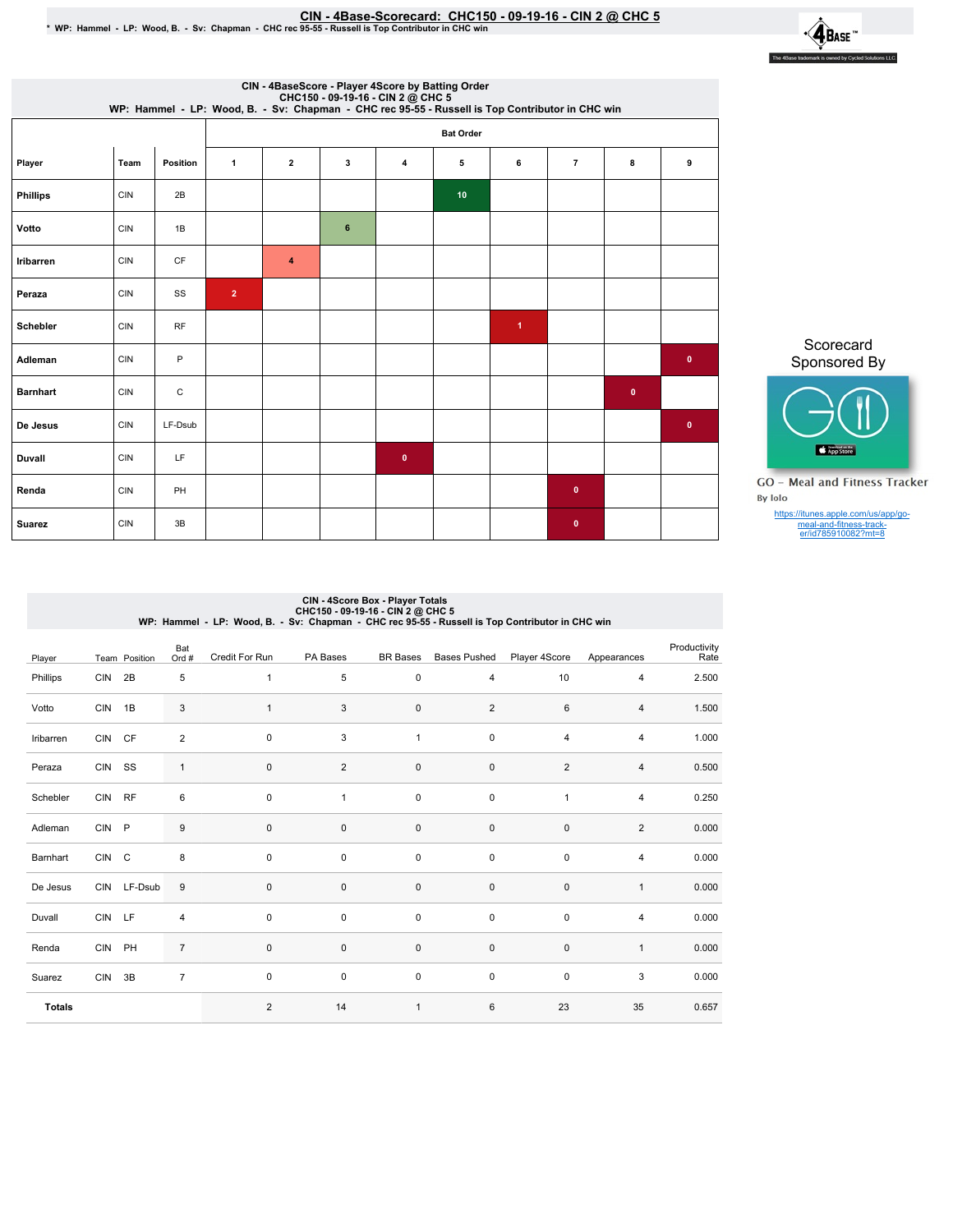|            |      |                  |                                                 | $8 + 8$   |  | $8,1$ # $8+8$ | 8,1 %DVHSFRUH 300 HU 6FRUHE\ %DWMQJ 2 UGHU |                                           |  |  |  |
|------------|------|------------------|-------------------------------------------------|-----------|--|---------------|--------------------------------------------|-------------------------------------------|--|--|--|
|            |      |                  | : $3 + DPPHO / 3$ : RRG % 6Y & KDSPDQ & + & U+F |           |  |               |                                            | 5 XVVHOOLV 7 RS & ROMMEXVIRULQ & + & Z LQ |  |  |  |
|            |      |                  |                                                 | %DW2 UGHU |  |               |                                            |                                           |  |  |  |
| 300\HU     | 7HDP | 3 RVIMRQ         |                                                 |           |  |               |                                            |                                           |  |  |  |
| 3 KLODSV   | 8,1  | %                |                                                 |           |  |               |                                            |                                           |  |  |  |
| 9 RWR      | 8,1  | %                |                                                 |           |  |               |                                            |                                           |  |  |  |
| , ULEDUHQ  | 8,1  | &)               |                                                 |           |  |               |                                            |                                           |  |  |  |
| 3HUD D     | 8,1  | 66               |                                                 |           |  |               |                                            |                                           |  |  |  |
| 6FKHEOHU   | 8,1  | 5)               |                                                 |           |  |               |                                            |                                           |  |  |  |
| \$ GOPP DQ | 8,1  | 3                |                                                 |           |  |               |                                            |                                           |  |  |  |
| %DLQKDUW   | 8,1  | &                |                                                 |           |  |               |                                            |                                           |  |  |  |
| 'H-HVXV    | 8,1  | $\prime$ ) ' VXE |                                                 |           |  |               |                                            |                                           |  |  |  |
| ' XYDOD    | 8,1  | $\left( \right)$ |                                                 |           |  |               |                                            |                                           |  |  |  |
| 5 HQGD     | 8,1  | $3+$             |                                                 |           |  |               |                                            |                                           |  |  |  |
| 6XDUH      | 8,1  | %                |                                                 |           |  |               |                                            |                                           |  |  |  |

 $8,1$  #  $8+8$ 

: 3 + DPPHO /3 : RRG% 6Y&KDSPDQ & +& U+F  $\frac{8.1}{5}$  XVHODV7RS&RQMUEXMRULQ& +& ZLQ

6 FRUHFDLG 6 SROVRUHG %

<u>KWOSY WACHYDSSORIERP XYDSSJR</u><br>PHDODOGILWOHAYWODEN<br><u>HULG "PW</u>

|                 |                |               |                   | : 3 + DPPHO /3 : RRG % 6Y & KDSPDQ & + & UHF 5XVVHOOLV 7RS & RQMUEXWRULQ & + & ZLQ | 8,1 6 FRUH%R[ 3000\HU7RW00V<br>$8+8$ $8,1 \# 8+8$ |  |                    |
|-----------------|----------------|---------------|-------------------|------------------------------------------------------------------------------------|---------------------------------------------------|--|--------------------|
|                 |                |               |                   |                                                                                    |                                                   |  |                    |
| 30MHU           |                | 7HDP 3RVML RQ | %DW<br>$2 \cup 5$ | &UHGLW, RU5XQ 3\$%DVHV %5%DVHV %DVHV3XVKHG 300XHU6FRUH \$SSHDUDGFHV                |                                                   |  | 3 URGXFWYUW<br>5DM |
| 3 KLODSV        | &,1 %          |               |                   |                                                                                    |                                                   |  |                    |
| 9 RWR           | 8,1 %          |               |                   |                                                                                    |                                                   |  |                    |
| , <b>UEDUHQ</b> | $8,1$ $8)$     |               |                   |                                                                                    |                                                   |  |                    |
| 3 HUD D         | 8,1 66         |               |                   |                                                                                    |                                                   |  |                    |
| 6 FKHEOHU       | $8,1$ 5)       |               |                   |                                                                                    |                                                   |  |                    |
| \$GOPPDQ        | $8,1$ 3        |               |                   |                                                                                    |                                                   |  |                    |
| <b>%DUCKDUW</b> | & 1 &          |               |                   |                                                                                    |                                                   |  |                    |
| 'H-HVXV         |                | &,1 /) ' VXE  |                   |                                                                                    |                                                   |  |                    |
| 'XYDO           | 8.1 /          |               |                   |                                                                                    |                                                   |  |                    |
| 5 HQGD          | $8.1 \quad 3+$ |               |                   |                                                                                    |                                                   |  |                    |
| <b>HUCK6</b>    | &,1 %          |               |                   |                                                                                    |                                                   |  |                    |
| 7RWDOV          |                |               |                   |                                                                                    |                                                   |  |                    |
|                 |                |               |                   |                                                                                    |                                                   |  |                    |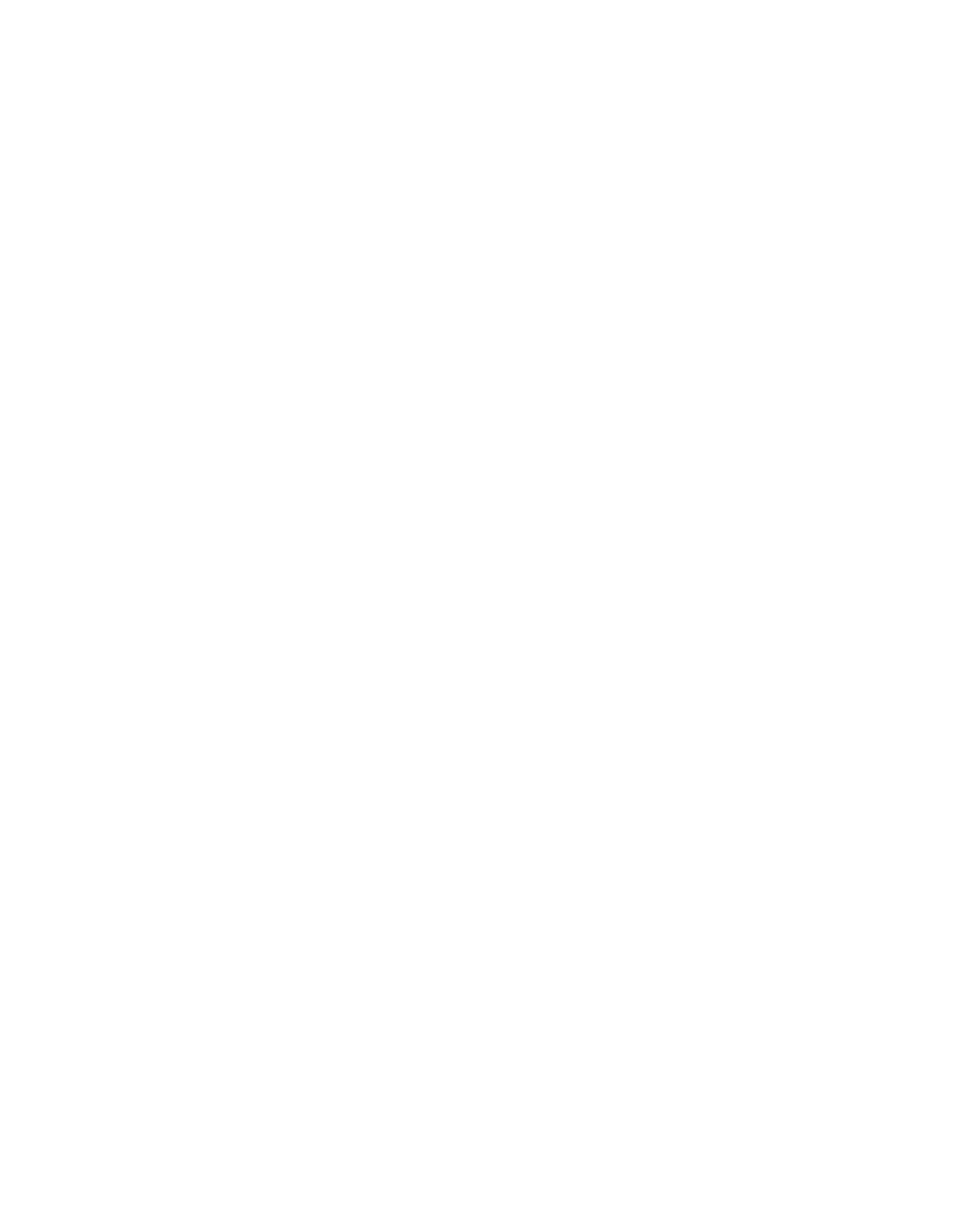#### Bat Order | Player | Position | Inning | Play Text | LOBStatus Credit For Run PA Bases BR Bases Bases Pushed Player 4Score 1 Peraza SS 01 7 03 8.Single +CS-2-6 06 6-3 08 8.Single Left on 2nd Total 2 Iribarren CF 01 6-3 03 K 06 9.Triple 08 | K Total 3 Votto 1B 01 Walk Left on 1st 04 4-3 06 | 8.Single | Left on 1st 08 | 7.Single | Left on 1st Total 4 Duvall LF 01 K 04 6 06 7 08 5 Total 5 Phillips 2B 02 | .HomeRun 04 | 6-Error | Left on 1st 06 7 09 1-3 Total 6 Schebler RF 02 5-3 04 K 07 5-3 09 | Walk | Left on 1st Total 7 Suarez 3B 02 6-3 05 6-3 07 K Total Renda PH 09 K Total 8 Barnhart C 02 3U 05 K 07 8 09 K Total 9 Adleman P 03 8 05 K Total De Jesus LF-Dsub 08 4-3 Total **Grand Total** 0 0 0 0 0 0 1 -1 0 0 0 0 0 0 0 0 1 1 0 2 0 2 0 0 2 0 0 0 0 0 0 0 0 0 0 0  $\begin{vmatrix} 3 & 1 & 0 & 4 \end{vmatrix}$ 0 0 0 0 0  $\begin{array}{ccc} \boxed{0} & \boxed{3} & \boxed{1} & \boxed{0} & \boxed{4} \end{array}$ 0 0 1 0 1 0 0 0 0 0 1 1 0 1 3 0 1 0 1 2  $\frac{1}{2}$   $\frac{3}{2}$   $\frac{0}{2}$   $\frac{2}{5}$ 0 0 0 0 0 0 0 0 0 0 0 0 0 0 0 0 0 0 0 0  $\overline{0}$   $\overline{0}$   $\overline{0}$   $\overline{0}$   $\overline{0}$   $\overline{0}$   $\overline{0}$ 1 4 0 4 9 0 0 1 0 0 0 0 0 0 0 0 0 0  $\frac{1}{1}$  5 0 4 10 0 0 0 0 0 0 0 0 0 0 0 0 0 0 0 0 0 1  $\Omega$  1 0 0 1 0 0 0 0 0 0 0 0 0 0 0 0 0 0 0  $\overline{0}$   $\overline{0}$   $\overline{0}$   $\overline{0}$   $\overline{0}$   $\overline{0}$   $\overline{0}$ 0 0 0 0 0  $\overline{0}$   $\overline{0}$   $\overline{0}$   $\overline{0}$   $\overline{0}$   $\overline{0}$   $\overline{0}$ 0 0 0 0 0 0 0 0 0 0 0 0 0 0 0 0 0 0 0 0 0  $\overline{0}$   $\overline{0}$   $\overline{0}$   $\overline{0}$   $\overline{0}$   $\overline{0}$   $\overline{0}$ 0 0 0 0 0 0 0 0 0 0  $\overline{0}$   $\overline{0}$   $\overline{0}$   $\overline{0}$   $\overline{0}$   $\overline{0}$   $\overline{0}$ 0 0 0 0 0  $\overline{0}$   $\overline{0}$   $\overline{0}$   $\overline{0}$   $\overline{0}$   $\overline{0}$   $\overline{0}$  $2$  14 1 6 23 Detail by Bat Order/Player

### <u>CIN - 4Base-Scorecard: CHC150 - 09-19-16 - CIN 2 @ CHC 5</u>

\* WP: Hammel - LP: Wood, B. - Sv: Chapman - CHC rec 95-55 - Russell is Top Contributor in CHC win